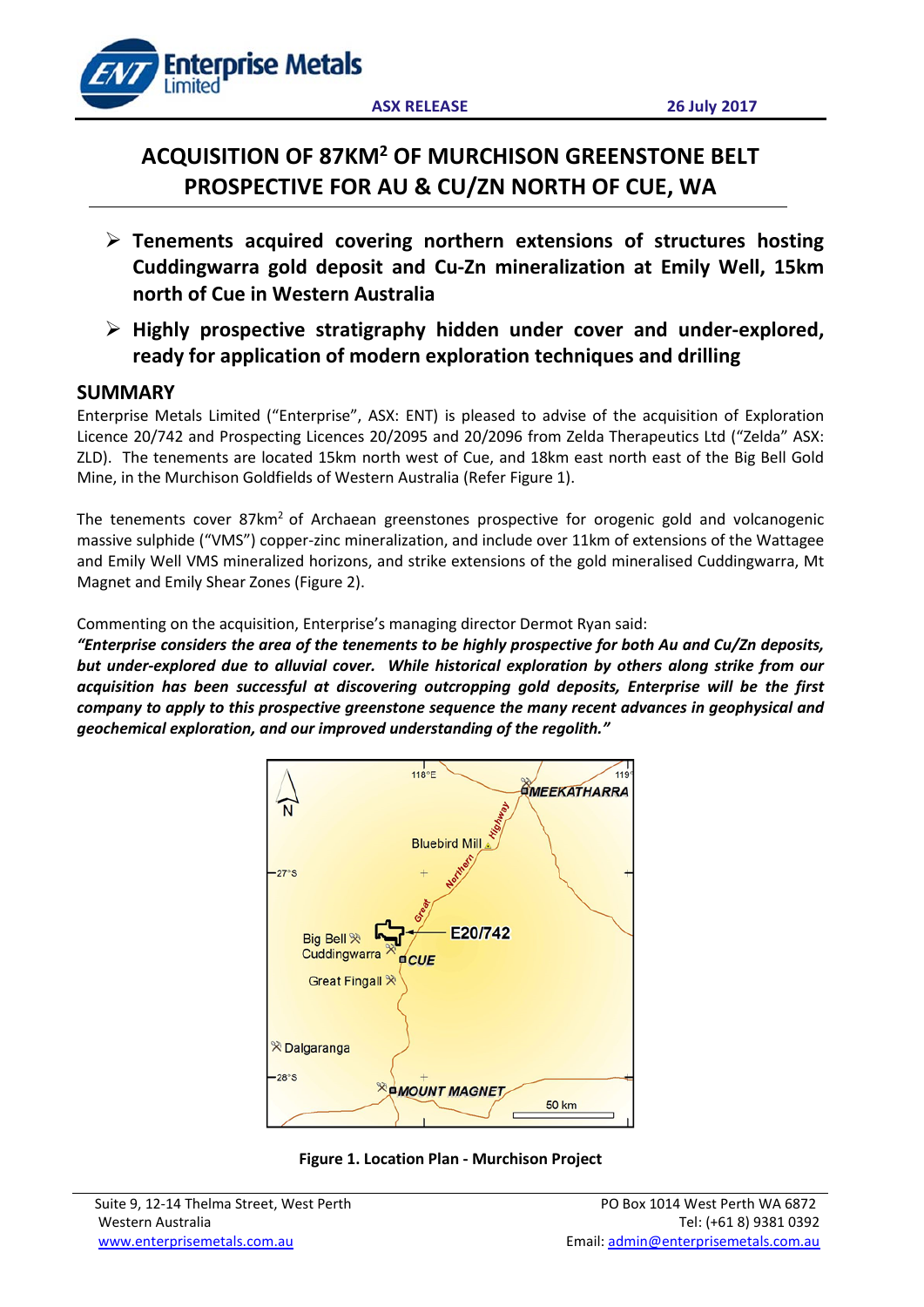### **Summary of Agreement Terms**

Zelda and Enterprise have entered into a sale and purchase agreement for Exploration Licence 20/742 and Prospecting Licences 20/2095 and 20/2096. The key terms include:

- 1. The Purchase comprises a 100% interest in the tenements. There are no royalties attached to the tenements;
- 2. The Purchase price is \$100,000, to be satisfied in shares in ENT at an issue price based on a 5 day VWAP prior to completion; and
- **3.** Completion is subject to conditions standard in these agreements. It is anticipated these conditions will be met in the current Quarter.

## **Geological Setting**

The greenstone stratigraphy of the acquired tenements includes felsic volcanics of the Greensleeves Formation and sediments, felsic volcanics and komatiitic basalts of the overlying Ryansville and Wattagee Formations, which all belong to the Archaean Murchison Supergroup.



**Figure 2. E20/742and PL's 20/2095 and 2096- Location over GSWA Regional Geology and trace of the Wattagee and Emily Well Cu-Zn VMS Horizons**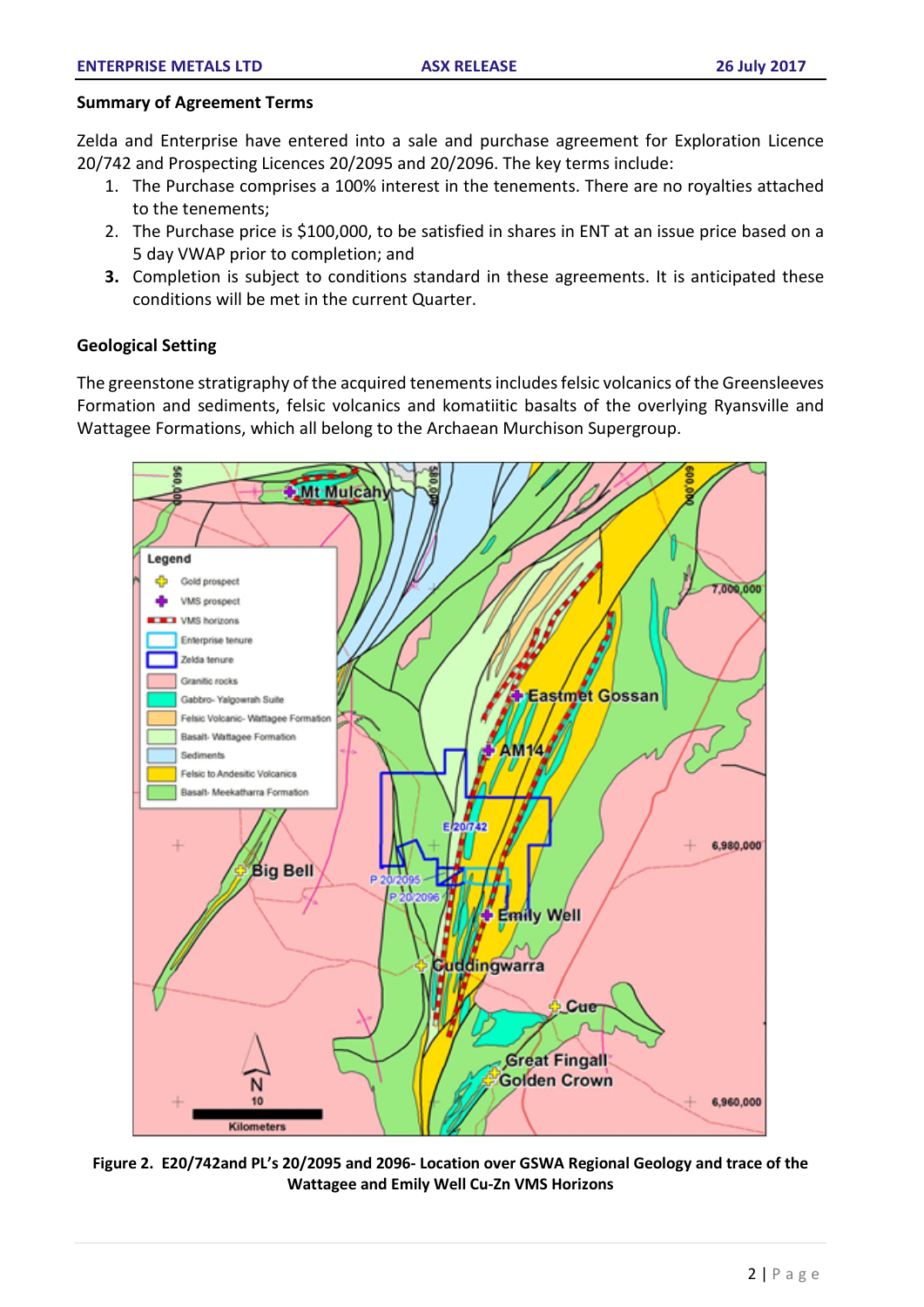To the south of the acquired tenements, in areas of outcrop, numerous historic gold workings are known to exist, including Westgold's Cuddingwarra gold mines, from which New Hampton mined approximately 5.7 Mt at 2.5g/t Au for 460,000oz. Figure 3 shows the location of historic gold workings over magnetic stratigraphy and the trace of the Wattagee and Emily Well VMS horizons.



**Figure 3. Enterprise's Landholdings over 1st VD Magnetic Image, showing the trace of the Wattagee and Emily Well VMS horizons**

## **Previous Exploration and Next Steps**

Historical copper-zinc exploration on the tenements was based around drilling of airborne electromagnetic anomalies, and no significant regional electromagnetic geophysics has been completed since the early to mid-1970's.

Immediately to the north of Enterprise's new landholdings, Esso and others in the 1970's intersected significant downhole widths and grades of copper zinc sulphide mineralization at the AM14 and Eastmet Gossan prospects. Examples of intersections are shown below in Table 1. The locations of these prospects are shown in Figures 2 and 3.

The results above are significant, in that VMS style deposits can occur in clusters and along strike within distinct stratigraphic horizons, which extend through Enterprise's landholdings.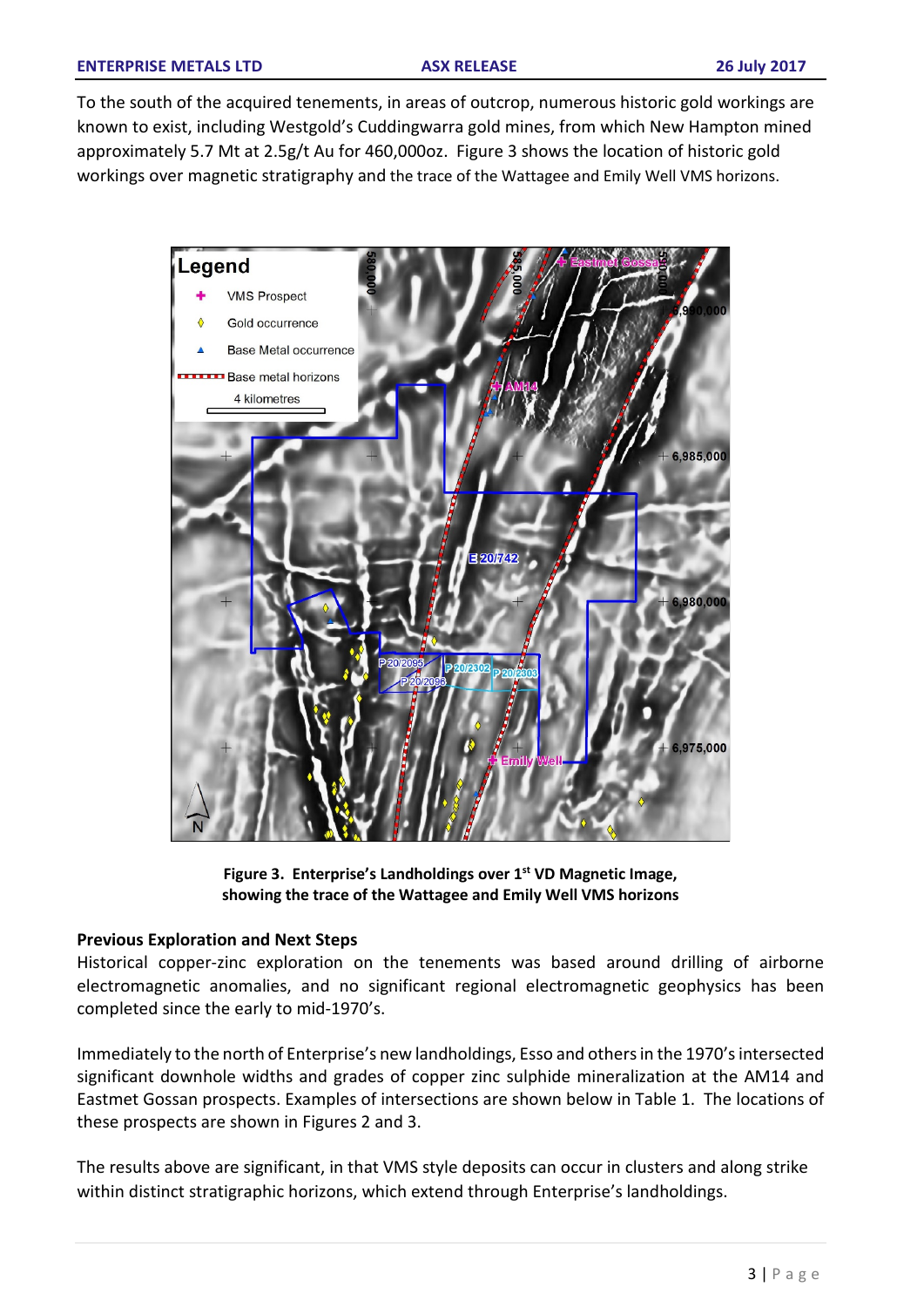| <b>Prospect</b>                                                                                                                              | <b>Hole ID</b> | <b>Depth</b> | <b>Interval</b> | Zn  | Cu   |
|----------------------------------------------------------------------------------------------------------------------------------------------|----------------|--------------|-----------------|-----|------|
|                                                                                                                                              |                | (m)          | (m)             | %   | %    |
| AM14                                                                                                                                         | WP138          | 228          | 3               | 7.5 | 0.42 |
| $\prime$                                                                                                                                     | WP135          | 164          | 3               | 4.7 | 0.7  |
| Eastmet Gossan                                                                                                                               | <b>WP15</b>    |              | 9.14            | 1.3 | 0.28 |
| $\mathbf{u}$                                                                                                                                 | <b>WP14</b>    | 117          |                 | 1.7 | 0.3  |
| Note on Historical Results: The results above are historical results, and not<br>located within Enterprise's landholdings. Refer References. |                |              |                 |     |      |

#### **Table 1. Significant Cu-Zn intersections, Wattagee Hill area**

The combination of favourable host rocks, large scale alteration systems, significant gold deposits and Cu-Zn intersections along strike and a complex of intersections, regional faults and shears make the tenements a highly prospective area for VMS Cu-Zn and gold exploration.

#### **Next Steps**

Enterprise considers the tenements can be quickly and effectively tested using modern airborne geophysics, in combination with modern advanced geochemical tools utilizing historical drill spoil from predominantly broad spaced historical gold exploration programs.

Enterprise plans to:

- fly detailed airborne EM on 50-100m line spacings, looking for both:
	- o bedrock conductors, indicative of VMS related massive sulphide; and
	- o deep weathering indicative of possible weathering related oxidation of disseminated sulphides around possible VMS massive sulphide systems; and
- undertake drill spoil sampling from historical drilling, looking to identify large scale gold and VMS style alteration systems without having to undertake new grid based regolith drilling.

*Dermot Ryan Managing Director*

#### *Competent Persons statement*

*The information in this report that relates to Exploration Results is based on information compiled by* Mr Dermot Ryan, who is an employee of Xserv Pty Ltd and a Director and security holder of the Company. Mr Ryan is a Fellow of the Australasian Institute of Mining and Metallurgy and a Member of the Australian *Institute of Geoscientists and has sufficient experience of relevance to the styles of mineralisation and the types of deposits under consideration, and to the activities undertaken, to qualify as a Competent Person as defined in the 2012 Edition of the Joint Ore Reserves Committee (JORC) Australasian Code for Reporting of Exploration Results, Mineral Resources and Ore Reserves. Mr Ryan consents to the inclusion in this report of the matters based on information in the form and context in which it appears.*